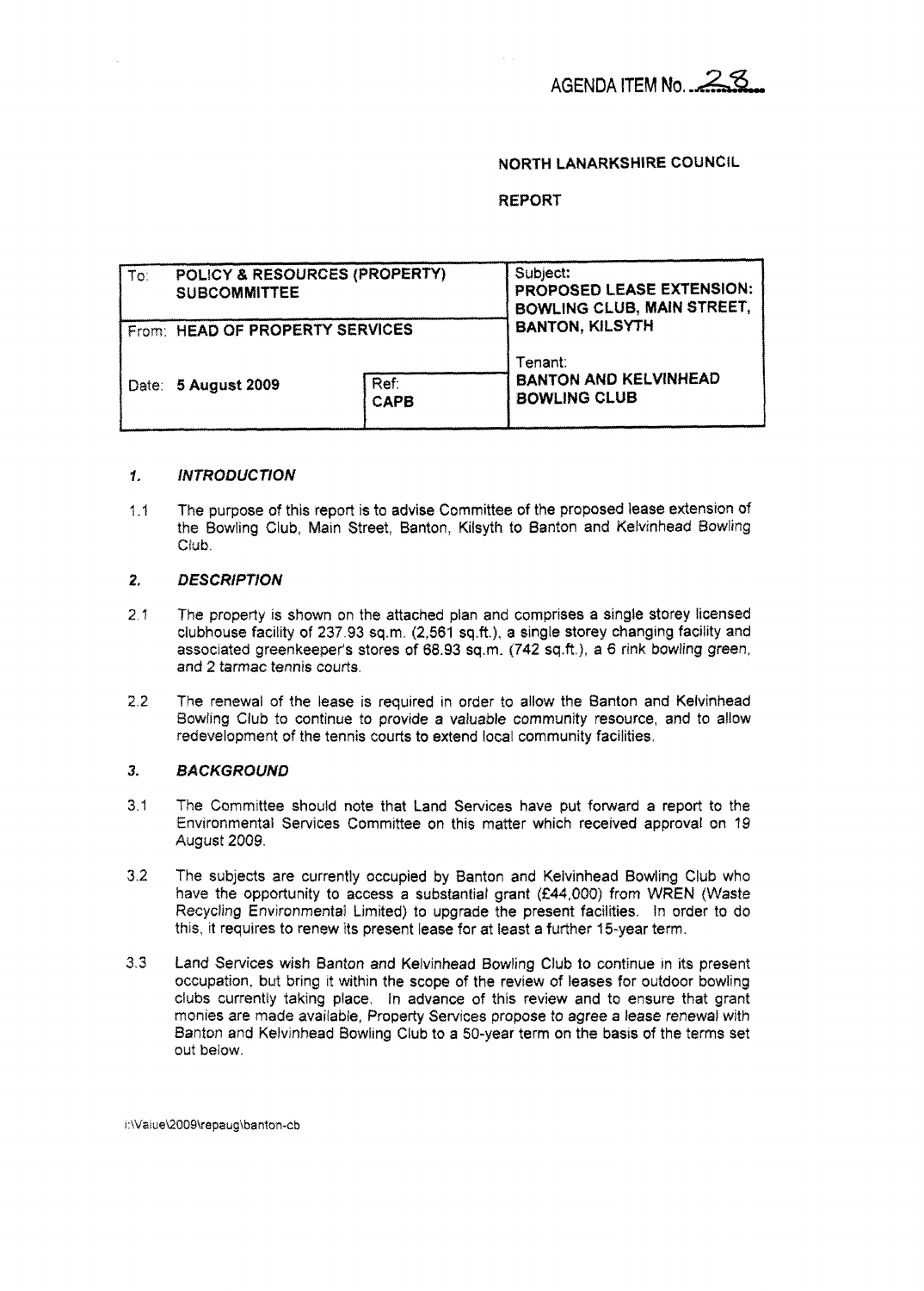- per annum. 008,S3 bnuons to latner a equborq bluow ,boineq pninevretni edt tot xebni editq liater order of £2,100 per annum at 2002. Adjusting this figure for growth by use of the Resources (Property) Subcommittee report dated 15 April 2002 would be in the The volloq edt to the property defermined in line with the remains of the Policy and  $\mathfrak{p} \in$
- Bowling Club for the first 5 years shall be £1 per annum, if asked. passing rent up to the first review, therefore the initial rent be Banton and Kelvinhead clubs' refurbishment and upgrading work would be offset against any proposed community and leisure facilities within the Banton area. The cost of the bowling In order to support Banton and Kelvinbead Bowling Club in their project to improve  $S^{\prime} \mathcal{E}$
- leased bowling clubs currently under review. accordance with a determination by the Council on the level of rent payable by all policy on leasing to the voluntary sector. This clause in the lease shall be varied in Future rents on the property shall be reviewed in accordance with the Council's  $9.5$

## **SNOITAITOO3N** 't

- offer the following terms;-In accordance with Land Services proposals for all bowling clubs, Property Services じゃ
- 50-year lease from September 2009. Lease Term:  $\langle 1 \rangle$
- the Council's policy on leasing to bowling clubs. Thereafter, the reviewed rental shall be in accordance with tree periodra berebianco al ansey 01 to boiteq eet being carried out to the property by the bowling club, a renthas been assessed at £2,500 per annum. Given the works The appropriate rental for the property as detailed above **Retne**R:  $\langle \parallel \rangle$
- 5-yearly (after expiry of rent-free period). Rent Review:  $(m)$
- Bowling green and tennis courts.  $\mathsf{?} \mathsf{as} \cap$  $(\Lambda)$
- Eull repaining and included lease basis. Rebsiring:  $(\wedge)$
- To provide public access to one rink Cther:  $(n)$

To provide equal opportunities for all members.

to bring it into line with that policy if appropriate at that time. club leases in due course, the lease will be further adjusted It is proposed that on conclusion of the review of bouling

#### CORPORATE CONSIDERATIONS ʻG

- community facilities within the Kilsyth area. Property Services wish to support Land Services in their objectives to support IJ.
- a lease term as possible. It is considered good setate management practice to secure good tenants on as long  $Z^{\circ}G$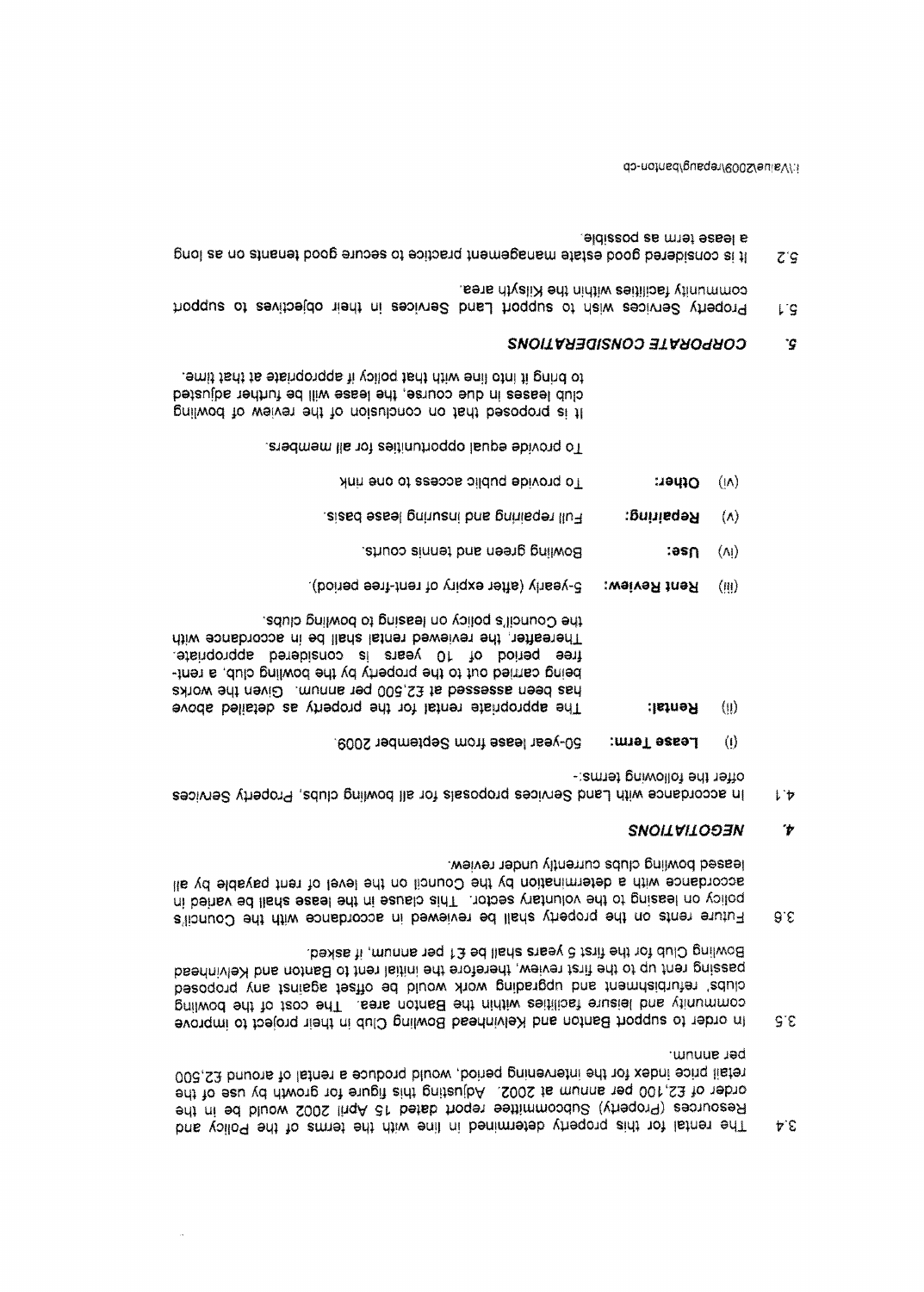#### 6. **RECOMMENDATIONS**

- 6.1 It **is** recommended that the Committee agree to **the** lease renewal of **the** Banton and Kelvinhead Bowling Club, as detailed above.
- **6.2 All** other **terms** to **be adjusted by** the **Head** of Property **Services.**

 $42$  $\overline{\phantom{a}}$ 

**IAM NISBET Head of Property Services** 

**~~~~~~s** seeking further infarmation on the contents *of* **this report** are **asked** *to* contact !an Nisbet, **Head** of Property Services, **an 01236** 616305

 $\mathcal{A}$ 

 $\mathcal{A}^{\mathcal{A}}$ 

 $\bar{u}$ 

 $\mathcal{L}_{\rm d}$ 

 $\mathcal{L}$ 

 $\mathcal{L}$ 

i:\Value\2009\repaug\banton-cb